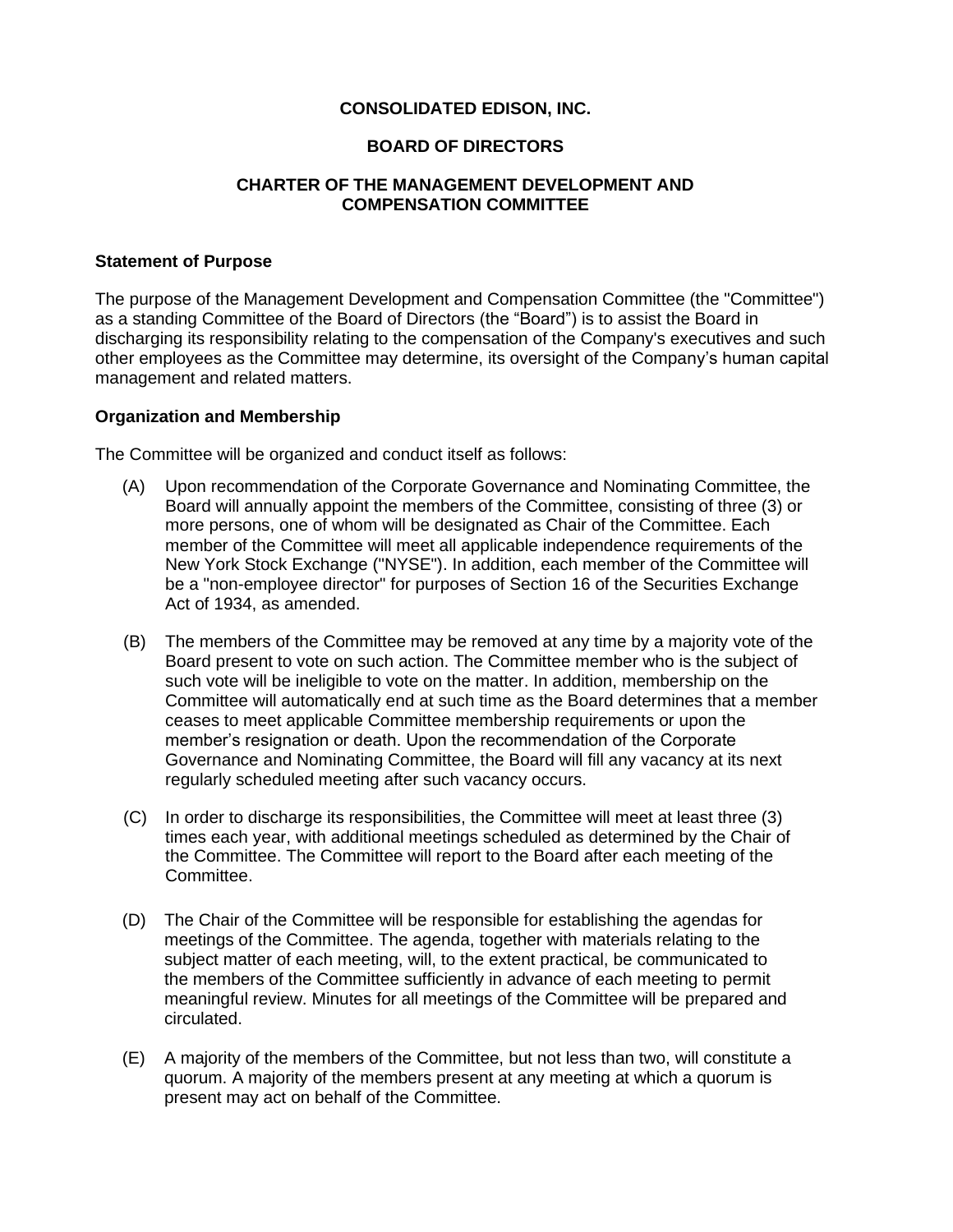- (F) The Committee may meet by conference telephone or similar communications equipment allowing all persons to hear each other at the same time and may take action by unanimous written consent.
- (G) The Committee shall have the authority to delegate any of its responsibilities, along with the authority, to take action in relation to such responsibilities, to one or more subcommittees as the Committee may deem appropriate in its sole discretion.

# **Duties and Responsibilities**

The Committee will:

- (A) (1) Review and approve periodically, but no less frequently than annually, the Company's goals and objectives relevant to compensation of the Chief Executive Officer and other executives; and (2) lead the performance evaluation of the Chief Executive Officer and other executives in light of those goals and objectives;
- (B) Establish the compensation level (including base and incentive compensation) and direct and indirect benefits of the Chief Executive Officer and other executives. In determining the long-term incentive component of CEO compensation, the Committee may consider, among other factors it deems appropriate, (1) performance of the business, accomplishment of strategic goals and development of management during such periods as the Committee may deem appropriate; (2) the value of similar incentive awards to persons holding comparable positions at comparable companies; (3) the awards given to management in prior years; and (4) the Company's risk management policies and practices. The Chair of the Committee will be responsible for communicating to the Chief Executive Officer the evaluation of the performance of the Chief Executive Officer led by the Committee and the level of compensation approved for the Chief Executive Officer;
- (C) Review, and make recommendations to the Board regarding, executive appointments and compensation at such levels as the Board may set from time to time;
- (D) Review, and make recommendations to the Board regarding, incentive compensation plans and equity-based plans;
- (E) In evaluating and determining the compensation of the Chief Executive Officer and other executives, assess the results of the Company's most recent stockholder advisory vote on executive compensation;
- (F) Review and discuss with management the Company's Compensation Discussion and Analysis ("CD&A") related disclosures that Securities and Exchange Commission ("SEC") rules require to be included in the Company's annual report and proxy statement and other disclosures that may be necessary or desirable, recommend to the Board based on the review and discussions whether the CD&A should be included in the annual report and proxy statement, and produce any report on executive compensation required by SEC rules;
- (G) Provide the compensation committee report required by the SEC rules to be included in the Company's annual report and proxy statement;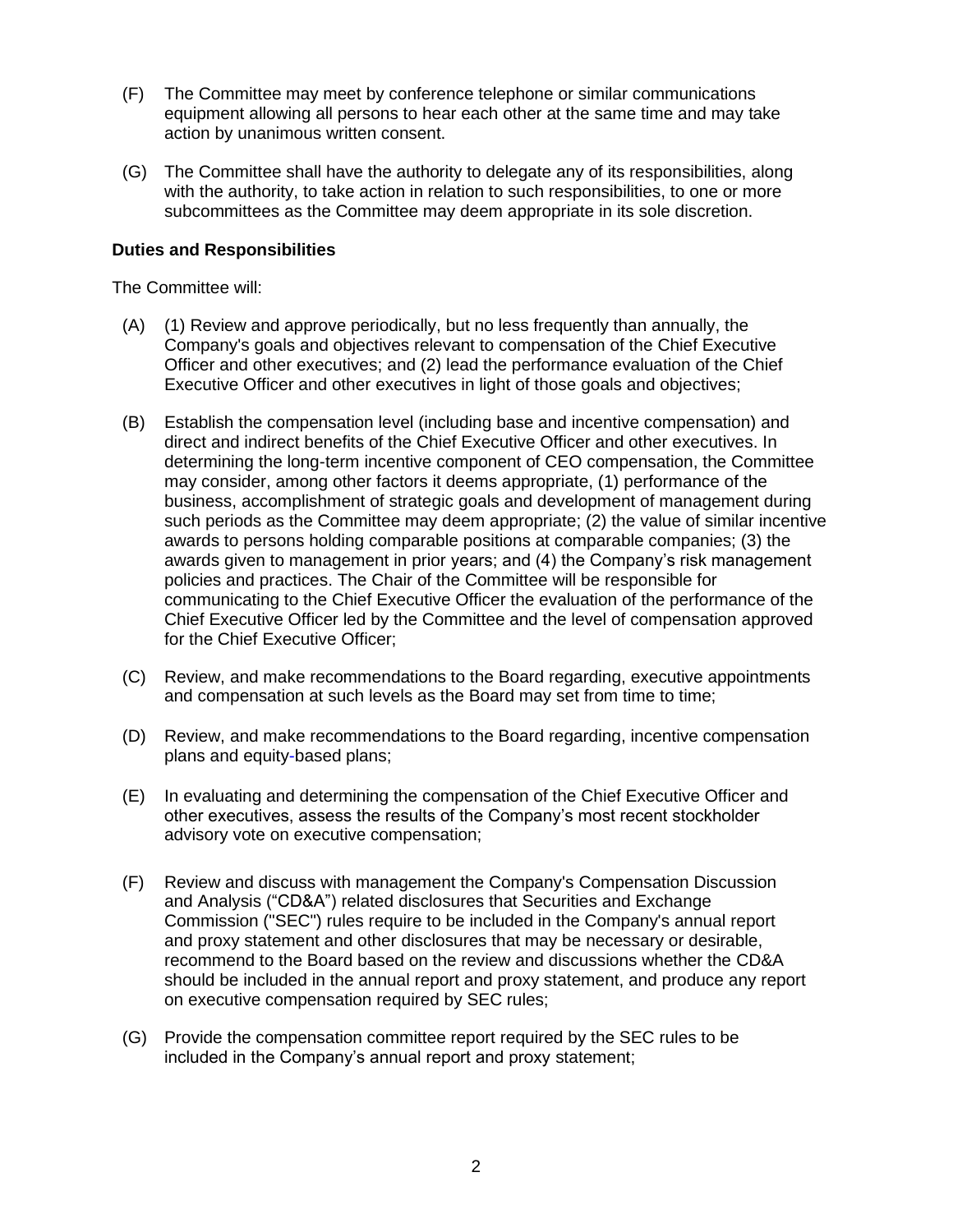- (H) Assess the independence of compensation consultants, counsel and other outside advisors that provide advice to the Committee, in accordance with NYSE rules;
- (I) Receive such reports, make such other reviews or take such other actions, as it may deem necessary or desirable to provide for orderly succession and transition in the executive management of the Company including leadership training;
- (J) Oversee the Company's policies and strategies relating to human capital management, including talent development, diversity, equity and inclusion, receive reports of the Company's human capital management and such other reports, make such other reviews concerning the Company's human capital management systems and policies, and make such recommendations to the Board, as may be necessary or desirable to help maintain equal employment opportunity, a diverse and inclusive workforce, adequate executive management and compensation, and orderly management succession;
- (K) Review the recommendations of management with respect to new plans, plan amendments and plan terminations and the selection of plan named fiduciaries and trustees;
- (L) Review the audited annual financial statements of the plans and reports of management and plan officials with respect to the administration and performance of the pension and other benefit funds;
- (M) Review reports and recommendations of management and plan officials as to the annual actuarial report, funding policy with respect to the plans, and the Company's contributions to the plans;
- (N) Submit such recommendations to the Board with respect to the subject matters embraced within the preceding subsections, as it may deem necessary or desirable;
- (O) Oversee the Company's management of such risks that have been identified through the Company's enterprise risk management program, relating to the purpose, duties and responsibilities of the Committee, as described in this Charter. The Committee shall also take into account factors it deems appropriate from time to time, including the Company's business strategy and whether the operation and structure of its compensation programs and practices create risks that are reasonably likely to have a material adverse effect on the Company and its business;
- (P) The Chair of the Committee will review the Stock Ownership Guidelines with respect to Officers, and make recommendations, if appropriate, for revisions or additions;
- (Q) Conduct an annual performance self-evaluation of the Committee and report to the Board the results of the self-evaluation; and
- (R) Annually review its charter and recommend any proposed changes to the Corporate Governance and Nominating Committee.

The foregoing list of duties is not exhaustive, and the Committee may, in addition, perform such other functions as may be necessary or appropriate for the performance of its duties.